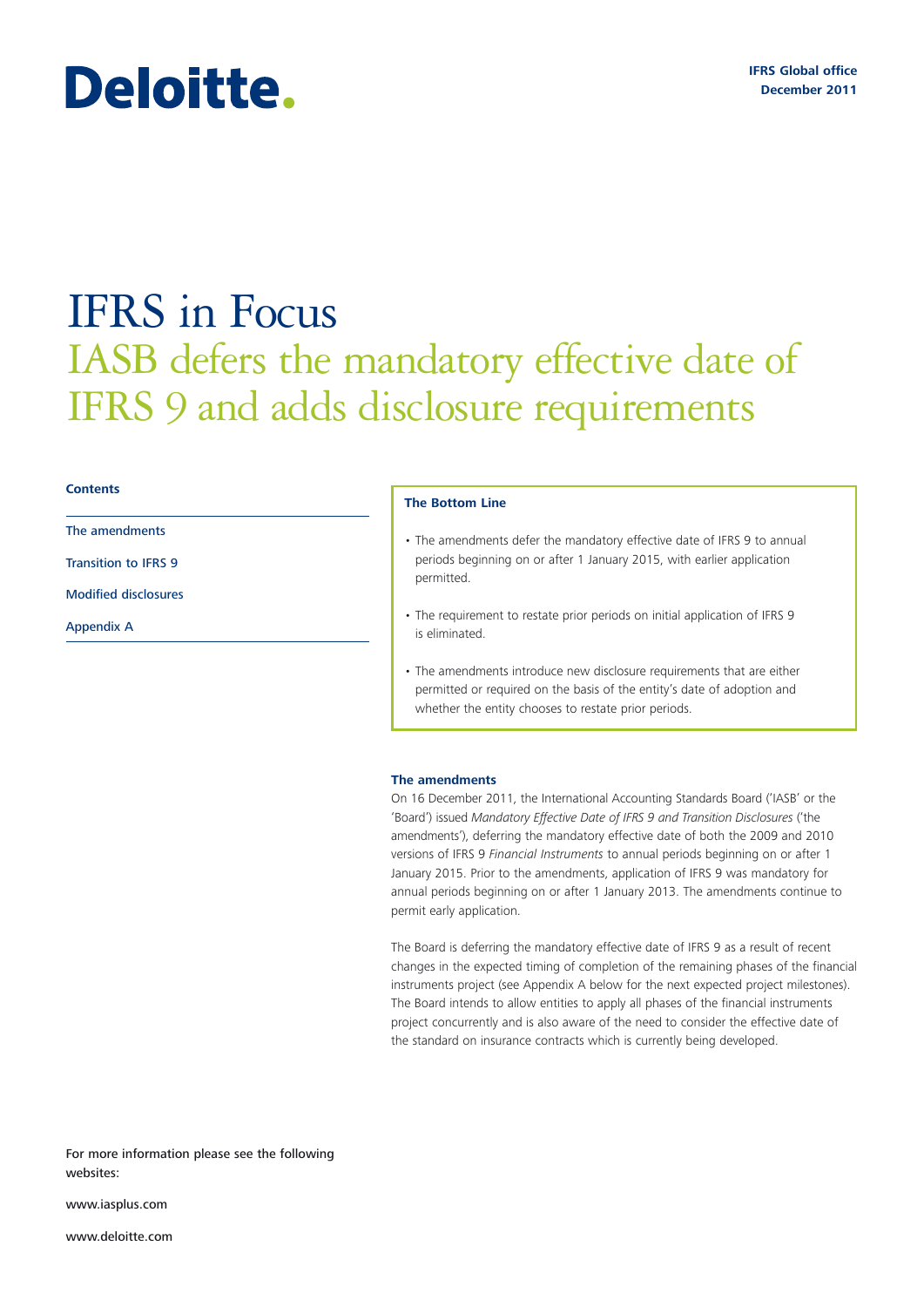#### **Observation**

At its 15 November 2011 meeting, the IASB tentatively decided to consider making changes to the classification and measurement requirements in IFRS 9. The Board intends to address potential application issues in IFRS 9 and consider the interaction between IFRS 9 and the tentative decisions made on the insurance project. Additionally, the IASB indicated that they will consider the US Financial Accounting Standards Board's (FASB) model on the classification and measurement of financial instruments. It is uncertain whether a further deferral of the mandatory effective date of IFRS 9 will be necessary as a result.

#### **Transition to IFRS 9**

The amendments modify the requirements for transition from IAS 39 *Financial Instruments: Recognition and Measurement* to IFRS 9. These requirements now differ depending on the entity's date of adoption.

An entity that adopts IFRS 9 for reporting periods:

- beginning before 1 January 2012 is not required to restate prior periods and are not required to provide the modified disclosures described below;
- beginning from 1 January 2012 until 31 December 2012 must elect either to provide the modified disclosures or to restate prior periods;
- beginning 1 January 2013 or thereafter shall provide the modified disclosures but need not restate prior periods.

#### Observation

The Board previously provided limited relief from the restatement of comparative periods for those entities that early adopted IFRS 9(2009) and IFRS 9(2010) for reporting periods beginning before 1 January 2012 due to considerations of the practicality of adopting the new model shortly after the Standards' issuance.

During the recent discussions of the proposed amendments, some constituents raised concerns about the cost of applying IFRS 9 retrospectively. The Board decided that permitting the provision of disclosures rather than restatement would provide the information necessary for investors to understand the effect of the transition from IAS 39 to IFRS 9, whilst reducing the burden on preparers that would result from restatement of comparative financial statements.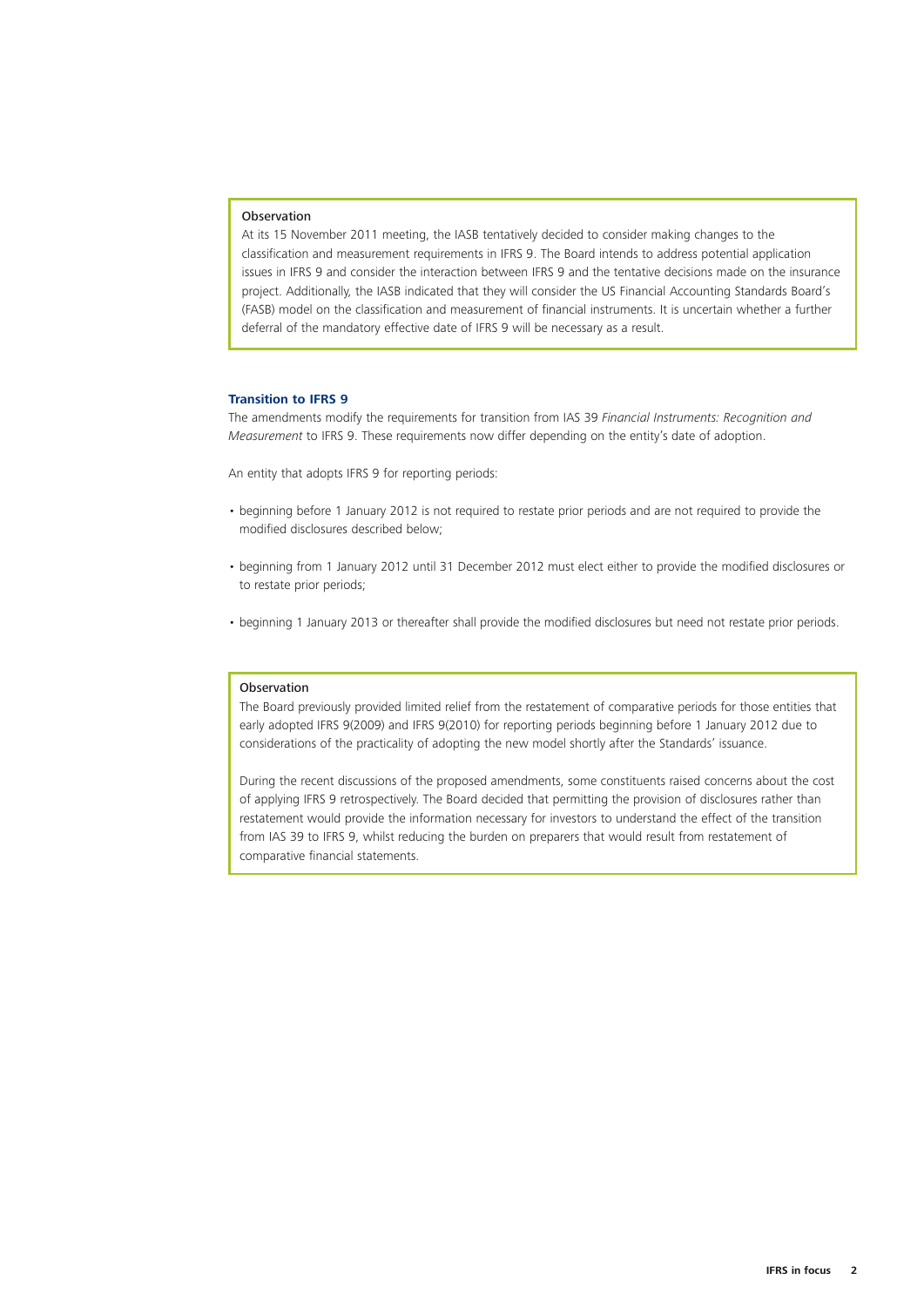#### **Modified disclosures**

The amendments modify IFRS 7 *Financial Instruments: Disclosures* to add the following requirements in the reporting period containing the date of initial application of IFRS 9:

- an entity is required to disclose changes in the classifications of financial assets and financial liabilities, showing separately changes in carrying amounts on the basis of their measurement categories in accordance with IAS 39 and changes to carrying amounts arising from a change in measurement attribute on the transition to IFRS 9; and
- for financial assets and financial liabilities reclassified so that they are measured at amortised cost, an entity must disclose:
- the fair value of the financial assets or financial liabilities at the end of the reporting period;
- the fair value gain or loss that would have been recognised in profit or loss during the reporting period if the financial assets had not been reclassified;
- the effective interest rate determined on the date of reclassification; and
- the interest income or expense recognised.

In addition, if an entity treats the fair value of a financial asset or financial liability as its amortised cost at the date of initial application of IFRS 9, the effective interest rate determined on the date of reclassification and the interest income or expense recognised would be disclosed for each reporting period following reclassification until derecognition of the asset or liability.

These disclosures requirements are in addition to the general requirements of IAS 8 *Accounting Policies, Changes in Accounting Estimates and Errors* and are intended to allow users of financial statements to reconcile the measurement categories and line items in the statement of financial position in accordance with IAS 39 to those in accordance with IFRS 9.

#### **Appendix A**

#### IASB work plan

The latest timing for the next milestone in the remaining phases of the financial instruments and insurance contracts projects is as follows:

| <b>Project</b>                 | Next expected project milestone                  |
|--------------------------------|--------------------------------------------------|
| <b>Financial instruments</b>   |                                                  |
| Impairment                     | Revised exposure draft in the first half of 2012 |
| General hedge accounting       | Review draft in the fourth quarter of 2011       |
| Macro hedge accounting         | Exposure draft in the first half of 2012         |
| Asset and liability offsetting | Final standard in the fourth quarter of 2011     |
| Insurance contracts            | Revised exposure draft in the first half of 2012 |